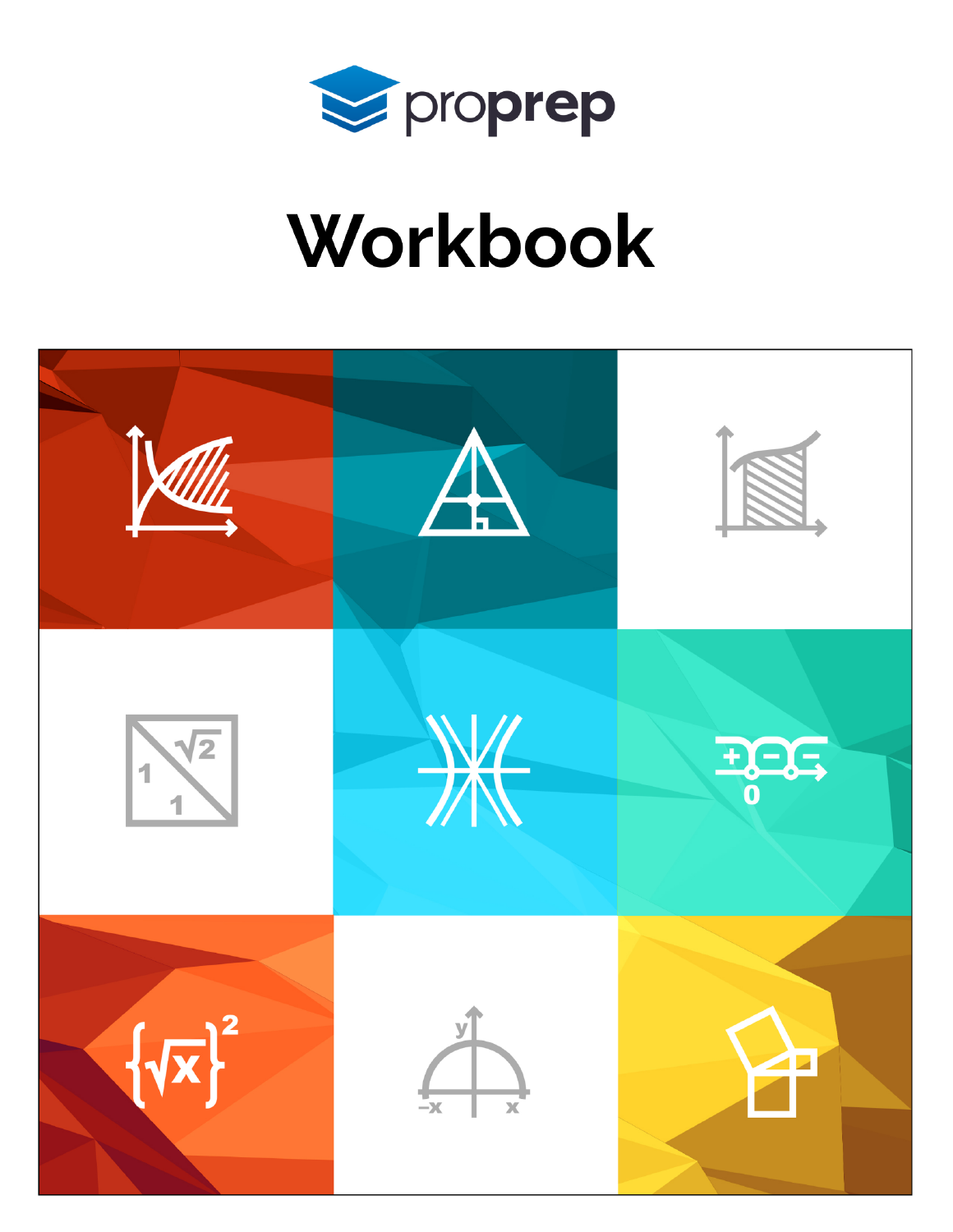## Table of Contents



For more information and all the solutions, please go to [www.proprep.uk.](http://www.proprep.uk/) **Solution any questions please contact us at +44-161-850-4375 or [info@proprep.com.](mailto:info@proprep.com)** 

© All rights in this workbook reserved to proprep™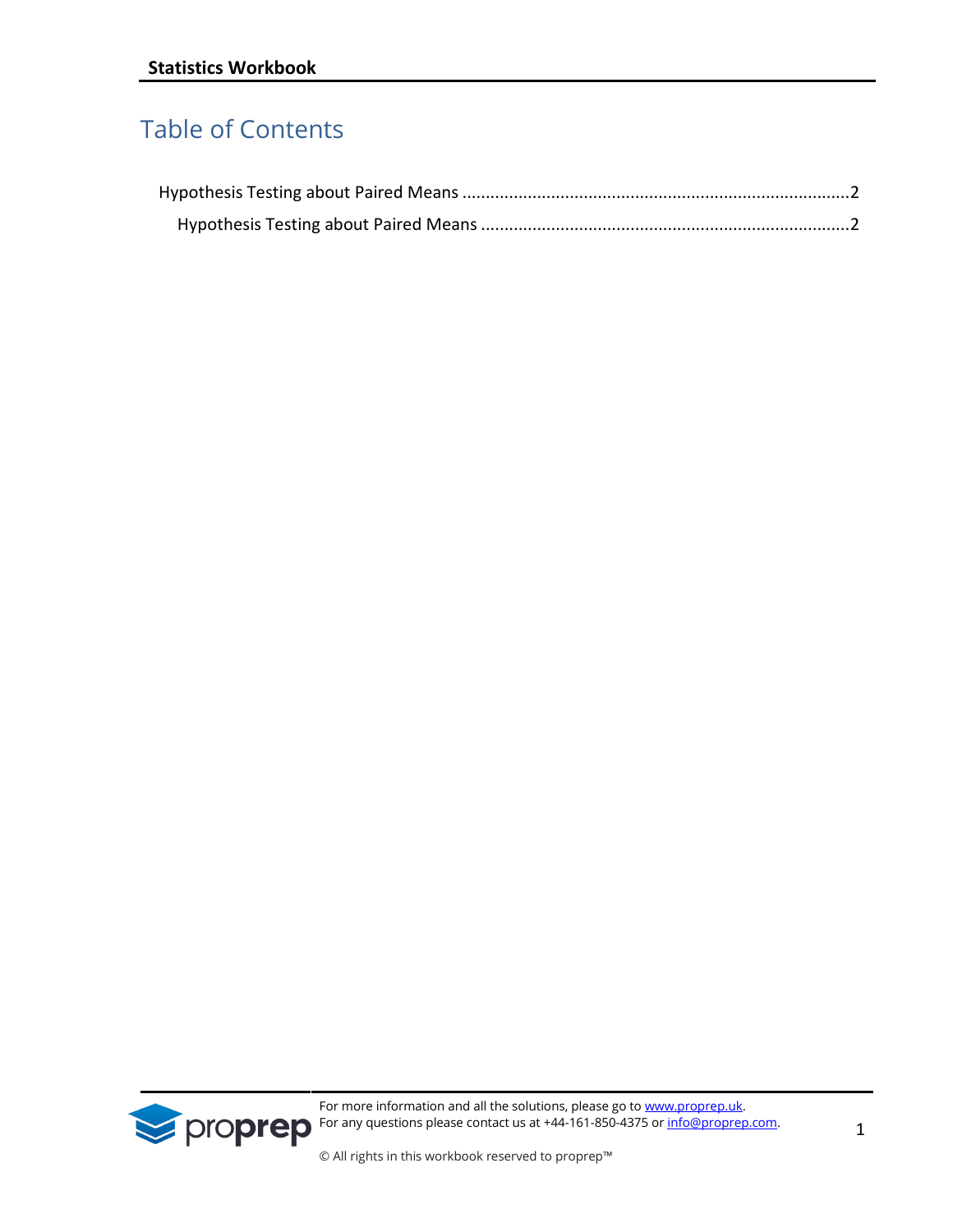# <span id="page-2-0"></span>**Hypothesis Testing about Paired Means**

### <span id="page-2-1"></span>**Hypothesis Testing about Paired Means**

#### **Questions:**

**1)** Is there a difference between the prices of two communication companies Pear and Orange? Prices for landline calls in \$/min to 7 random countries were sampled: Assume that prices are distributed normally. Test at a 5% level of significance whether there is a difference between the average prices of the two companies.

| Calls to           | Pear | Orange |
|--------------------|------|--------|
| Country            |      |        |
| US                 | 1.50 | 1.40   |
| Canada             | 2.10 | 2.00   |
| <b>Netherlands</b> | 2.20 | 1.90   |
| Poland             | 3.00 | 3.10   |
| Egypt              | 3.50 | 3.20   |
| China              | 3.20 | 3.20   |
| Japan              | 4.20 | 4.20   |

**2)** A test prep company claims that on average, it raises scores by more than 30 points. Eight randomly selected customers were tested before and after they studied with this company.

| Before 506 470 420 640 670 390 |                                             |  |     | $241$ 1 500 1 $-1$              | 590 |
|--------------------------------|---------------------------------------------|--|-----|---------------------------------|-----|
| After   570                    | $\vert$ 540 $\vert$ 430 $\vert$ 610 $\vert$ |  | 680 | $\vert$ 510 $\vert$ 520 $\vert$ | 580 |

At a 5% level of significance, what is your conclusion? Assume that the test scores follow a normal distribution.

**3)** Five students who finished the Statistics II course were randomly sampled. The following table displays their marks in the Statistics I and Statistics II courses: Assume that the grades follow a normal distribution. What conclusion can be drawn at a 10% level of significance?

| <b>Statistics I</b> | <b>Statistics II</b> |
|---------------------|----------------------|
| 74                  | 80                   |
| 68                  | 84                   |
| 90                  | 87                   |
| 75                  | 76                   |
| 82                  | 100                  |

#### **Answer Key:**

- **1)** No difference.
- **2)** Their claim doesn't have statistical evidence.